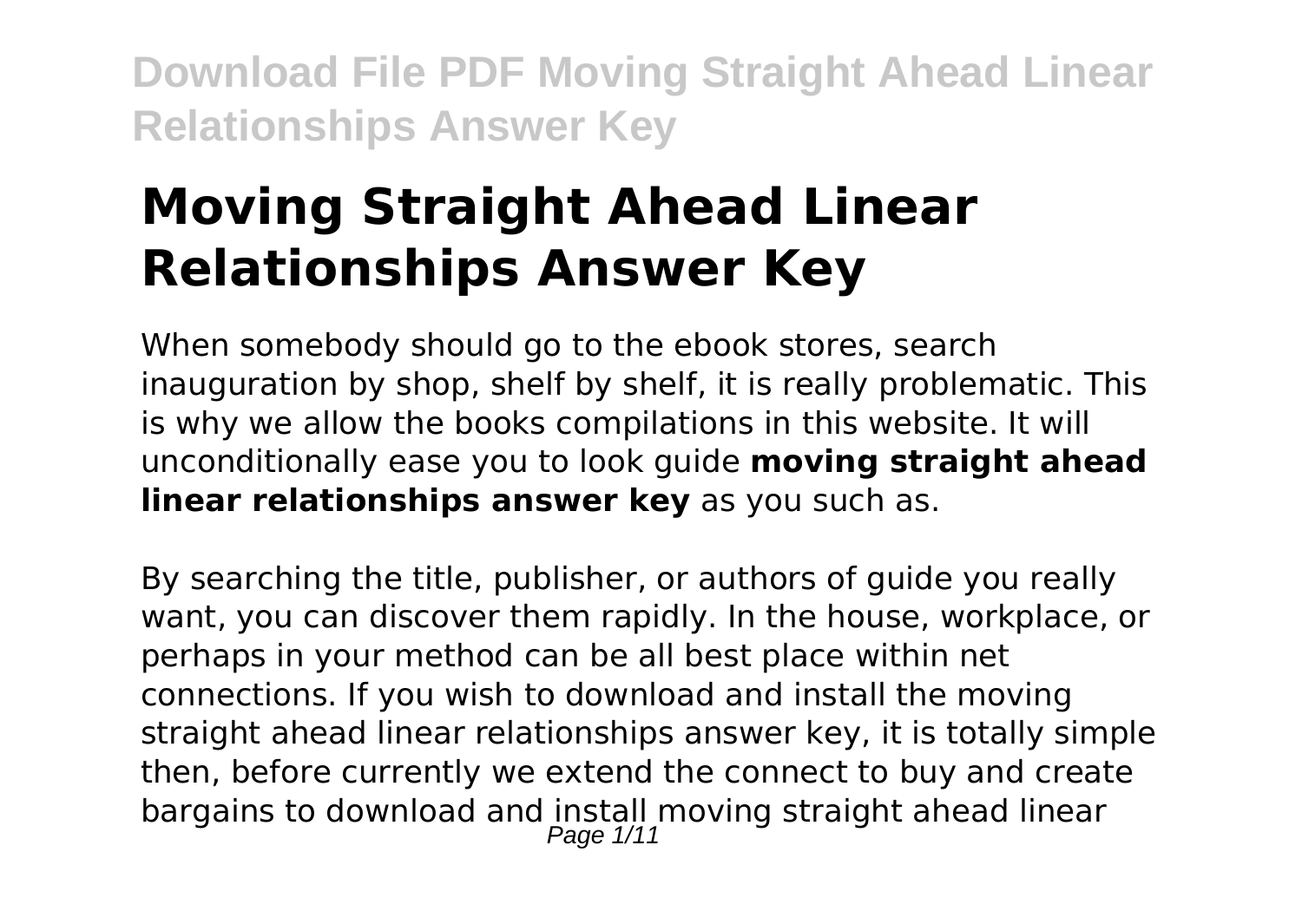relationships answer key consequently simple!

Ebooks are available as PDF, EPUB, Kindle and plain text files, though not all titles are available in all formats.

#### **Moving Straight Ahead Linear Relationships**

Moving Straight Ahead: Linear Relationships (Connected Mathematics 2, Grade 7) by Glenda Lappan (Author), James T. Fey (Author), William M. Fitzgerald (Author), Susan N. Friel (Author), Elizabeth Difanis Phillips (Author) & 2 more

#### **Moving Straight Ahead: Linear Relationships (Connected**

**...**

Moving Straight Ahead - Linear Relationships, Connected Mathematics 3, Teacher's Guide XXX. 5.0 out of 5 stars 3. Paperback. 7 offers from \$10.00. Next. Customers who bought this item also bought. Page  $1$  of  $1$  Start over Page 1 of 1. This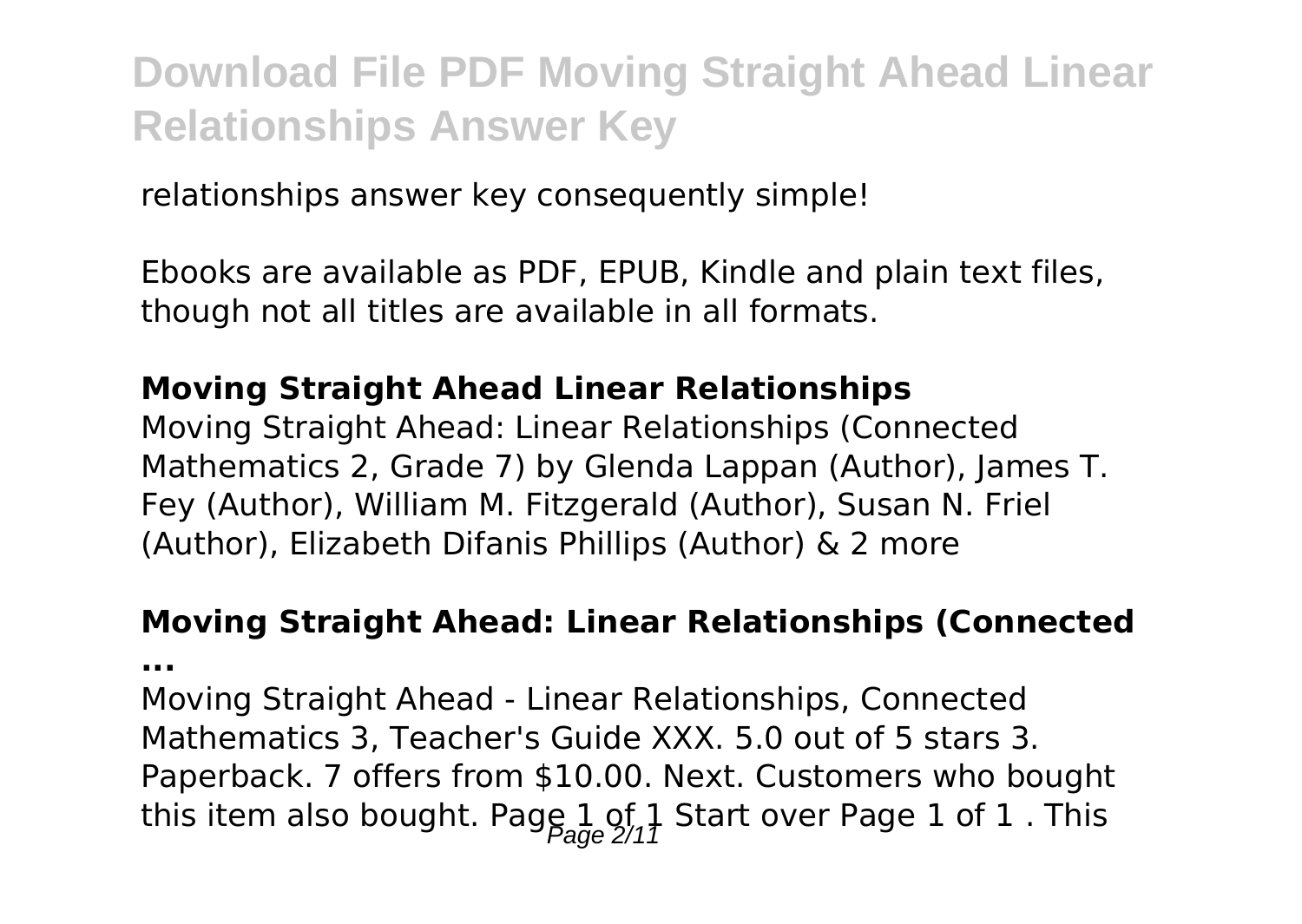shopping feature will continue to load items when the Enter key is pressed. In order to navigate out of ...

### **Amazon.com: Moving Straight Ahead: linear Relationships**

**...**

In order to help your student, CMP put together a concept and explanations of each unit. CMP3 7.5 Moving Straight ahead covers linear relationships, tables, graphs, equations, y-intercept and solving equations. 7-5 Moving Straight Ahead - Concepts and Explanations - Connected Mathematics Project

#### **7-5 Moving Straight Ahead - Concepts and Explanations**

**...**

Moving Straight Ahead: Linear Relationships Week of September 9-13: Investigation 1: Walking Rates Mon., 9/9) 1.2) Walking Rates: Linear Relationships in Tables, Graphs, and Equations - all of A, B, and C on pages  $6-\frac{7}{2}$  of Mgving Straight Ahead - finish for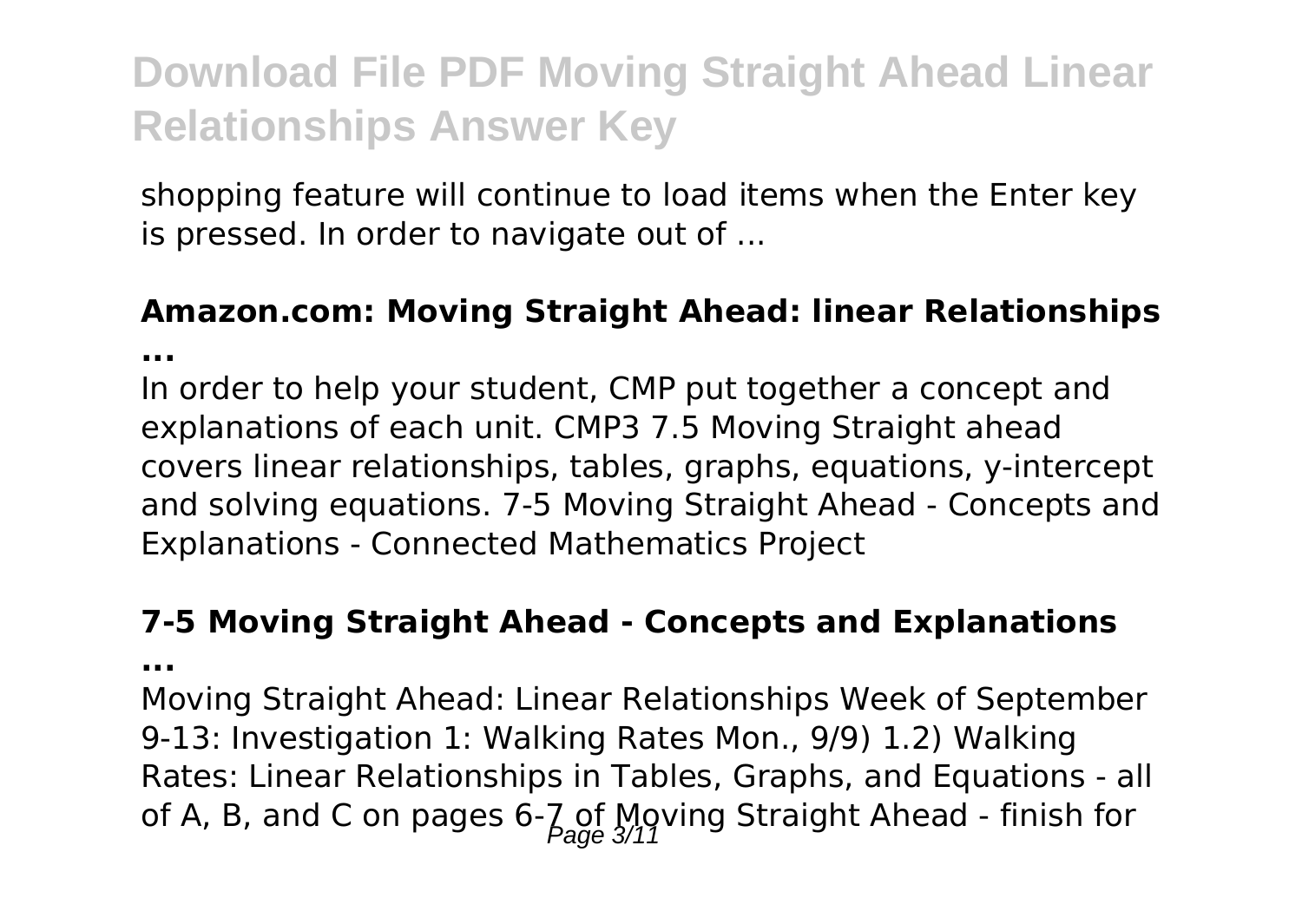homework; Also for homework: Adding and Subtracting Integers Worksheet (assigned last week)

#### **Moving Straight Ahead: Linear Relationships - Mrs. Stolp**

Moving Straight Ahead: Linear Relationships Name: \_\_\_\_\_ Per: Investigation 1: Walking Rates Standards: 7.RP.A.2b: Identify the constant of proportionality in proportional relationships. 7.RP.A.2c: Represent proportional relationships by equations. 7.EE.B.4: Use variables to represent quantities in the real world or mathematical ...

#### **Moving Straight Ahead: Linear Relationships Investigation ...**

Moving Straight Ahead: Linear Relationships Name: \_\_\_\_\_ Per: \_\_\_\_\_ Investigation 3: Solving Equations 7.EE.B.4: Use variables to represent quantities in the real world or mathematical problem, and construct simple equations and inequalities to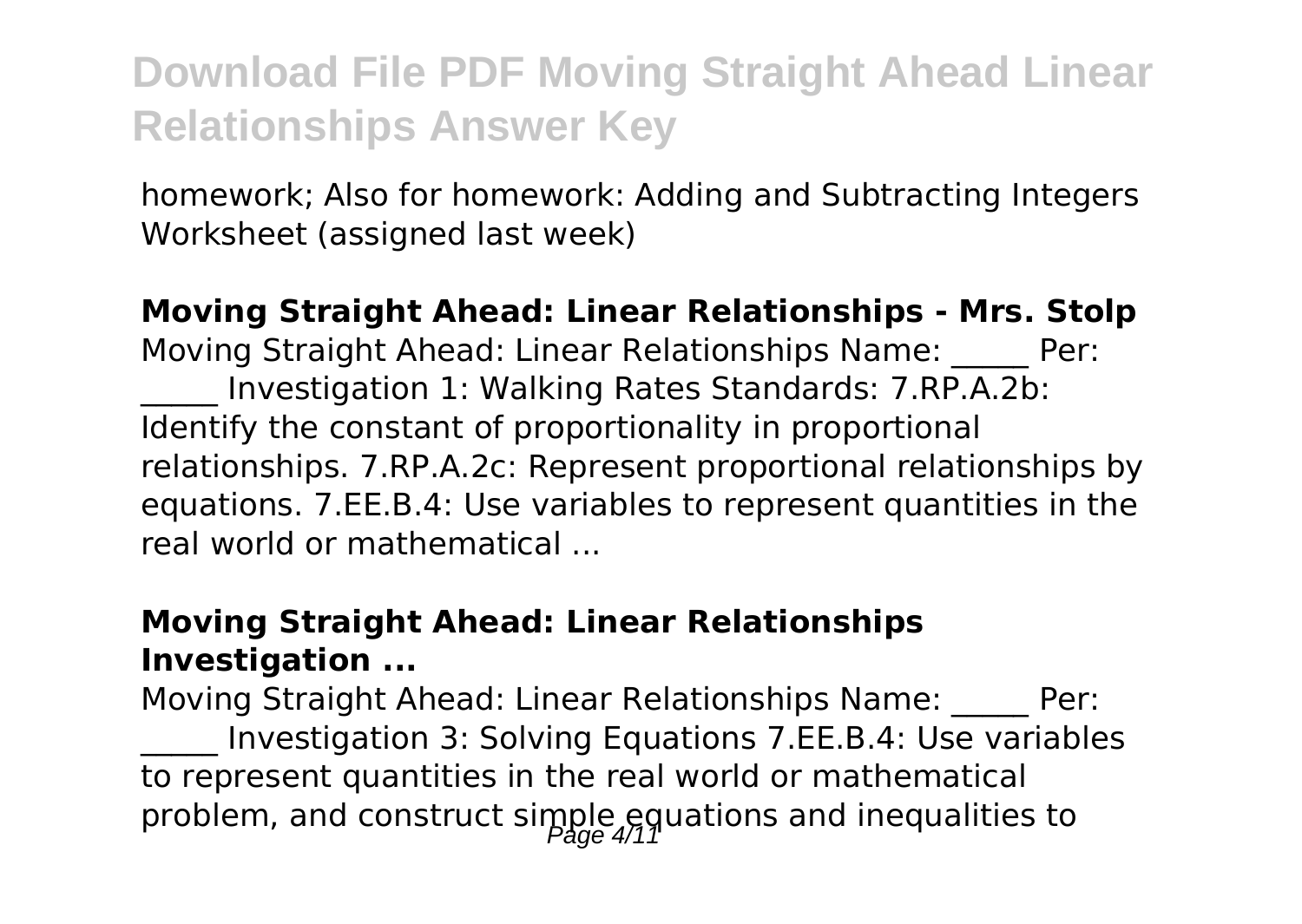solve problems by reasoning about the quantities. Date Learning Target/s Classwork

#### **Moving Straight Ahead: Linear Relationships Investigation ...**

-3.5 for each unit change in x, with a y-intercept of (0, 8.5). The linear relationship in part b is  $y = 5x - 2$ ; this shows y increasing at a rate of 5 for ea ch unit change in x, with a y intercept of (0, -2). d. Students will probably use what they know about the meaning of m and b in the linear equation  $y = mx + b$  to answer part (c).

#### **Moving Straight Ahead: Homework Examples from ACE**

Moving Straight Ahead Practice Answers Skill: Linear Relationships 1. yes 2. no 3. yes 4. no 5. y  $12x + 5$  a. \$77 b. \$53 6. y 1.5x 2.5 a. \$16 b. \$38.50 7. y 3x 36 a. 57 in. b. 120 in. 8. 9. Investigation 2 Additional Practice 1. a. i. ii. iii. iv. b. i. ii.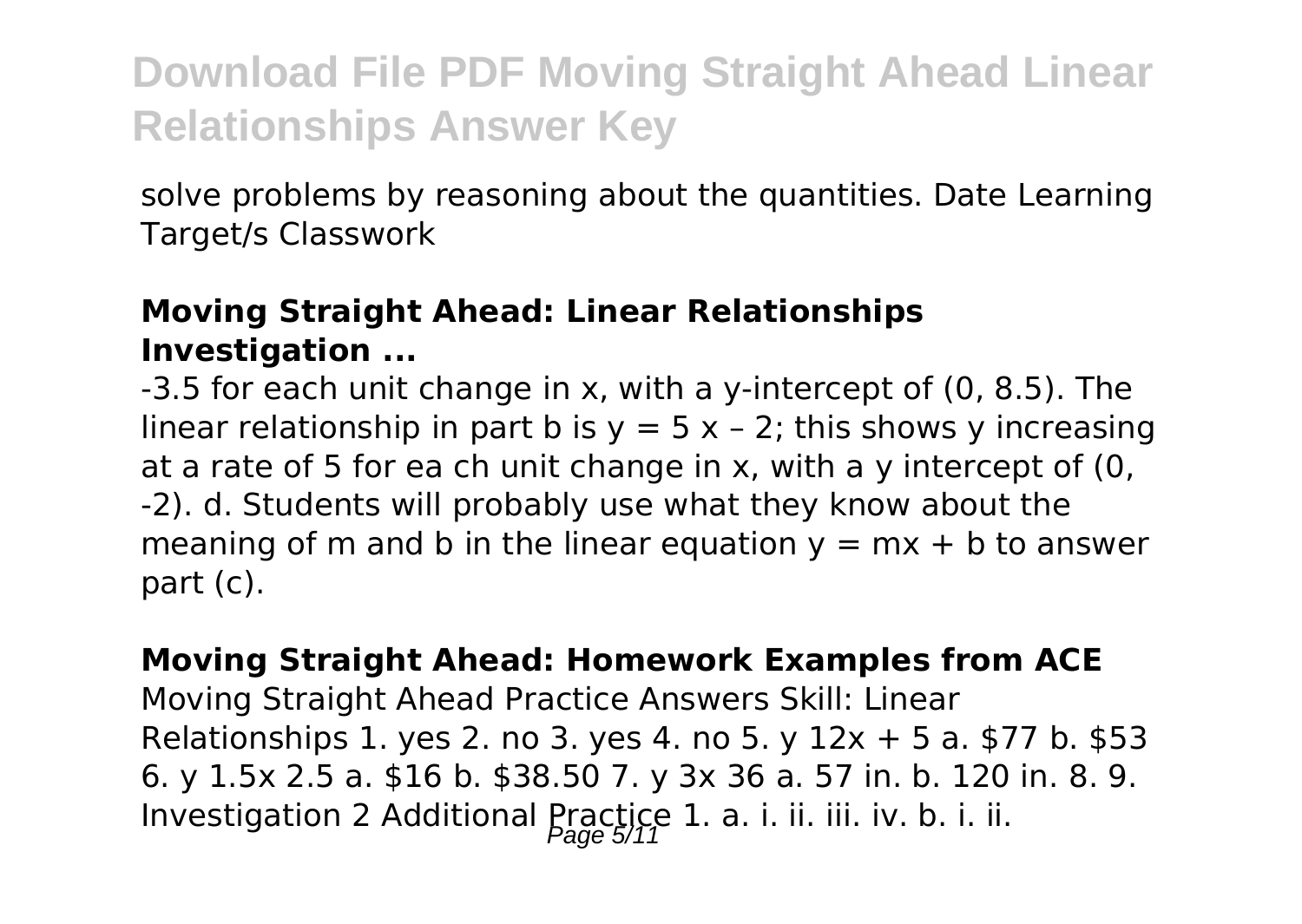WINDOW  $XMIN = 10 XMAX = 10 XSCL = 1 YMIN = 10 YMAX = 10$  $YSCI = 1$  WINDOW XMIN=10 XMAX=10 XSCL=1 YMIN ...

#### **Moving Straight Ahead Practice Answers**

Moving Straight Ahead. Homework and Additional Practice. Homework 1.2 (Check for Understanding) Homework 1.2 (tables, graphs, equations) 1.3 Identifying Linear Relationships (practice) Homework 1.3; Investigation One Pre-Test on tables, graphs, equations (practice) Bowling Alley table/graph/equation practice;

#### **Moving Straight Ahead - 7th Grade Math**

are linear. The graph of Table 2 is nonlinear. (Actually, its graph is a parabola; it is in fact quadratic.) Its table indicates this nonlinearity by the nonconstant rate of change between y-values as x increases by 1. b. Tables 1, 3, and 4 represent linear relationships. The change in the y-value is the same for each unit change in the  $P_{\text{face 6/11}}$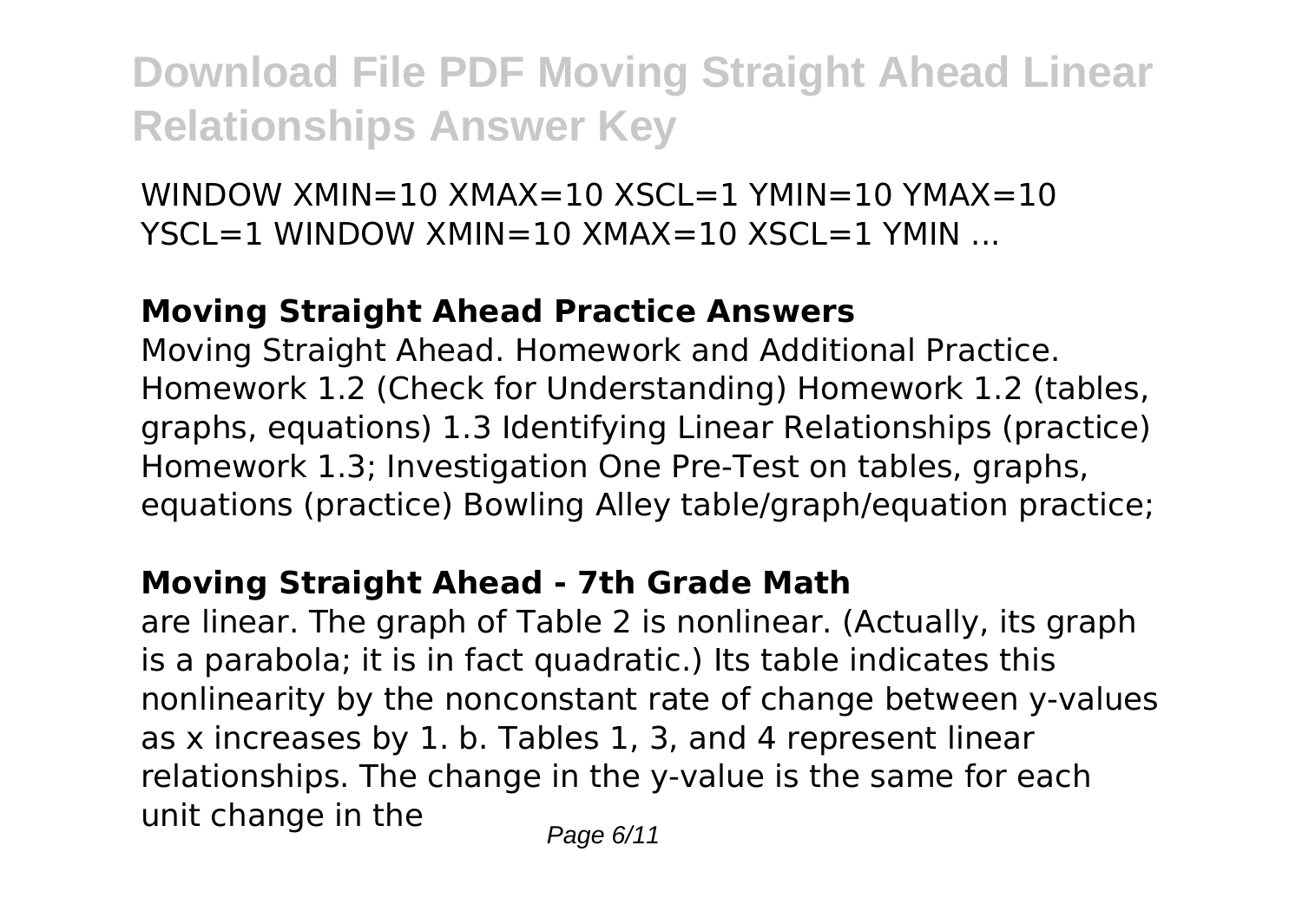### **A C E Answers | Investigation 1**

Moving Straight Ahead 5. Write an equation that represents the relationship. Explain what information each number and variable represents. 7cmp06se\_MS1.qxd 5/18/06 2:13 PM Page 11 Moving Straight Ahead Investigation 1: Walking Rates B. Mr. Mamer's class also raised money from the walkathon.

**Moving Straight Ahead Investigation 1: Walking Rates ...** Start your review of Moving Straight Ahead: Linear Relationships (Connected Mathematics 2, Grade 7) Write a review. Kathleen Carter rated it did not like it Jun 05, 2019. Kate Farrell rated it it was ok Aug 18, 2012. Bảo Ân rated it it was amazing Dec 20, 2019. Lia is ...

### **Moving Straight Ahead: Linear Relationships by Glenda Lappan** Page 7/11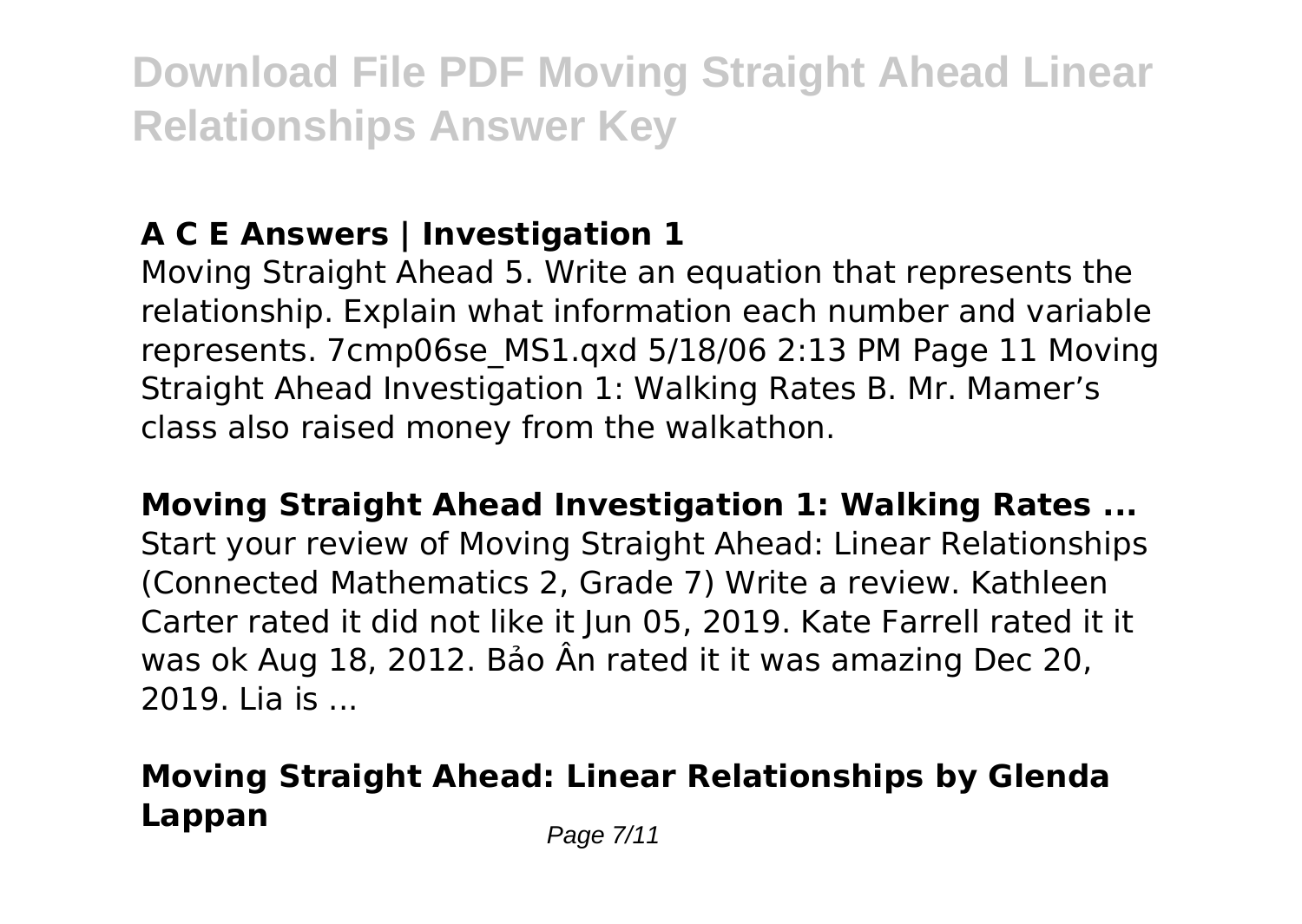connected math moving straight ahead inv 3.5 summary d ACE Inv 3: connected math moving straight ahead inv 3 ace 2 to 4 Solving linear equations ace 15 and 16 msa inv 3 prob 16 and 17 msa inv 3 ace 16 and 17 part 2 msa inv 3 ace 18 msa inv 3 ace 19 connected math msa inv 3 ace 26a msa inv 3 4 ace 34-36 connected math moving straight ahead inv 3 ...

#### **Slavens 7th grade math: Moving Straight Ahead**

Moving Straight Ahead 1 Investigation 2. To graph these equations on Note: a graphing calculator, you could use the following window: ... The graphs in a and b are linear. The equation for a is  $y = 3x + 1$ , and the equation for b is  $y = 2x +$ 7.The patterns in c and d are not linear, because there is no constant rate of change. 8. a.

#### **Answers | Investigation 2 - Corrales IS**

viii Moving Straight Ahead Moving Straight Ahead Linear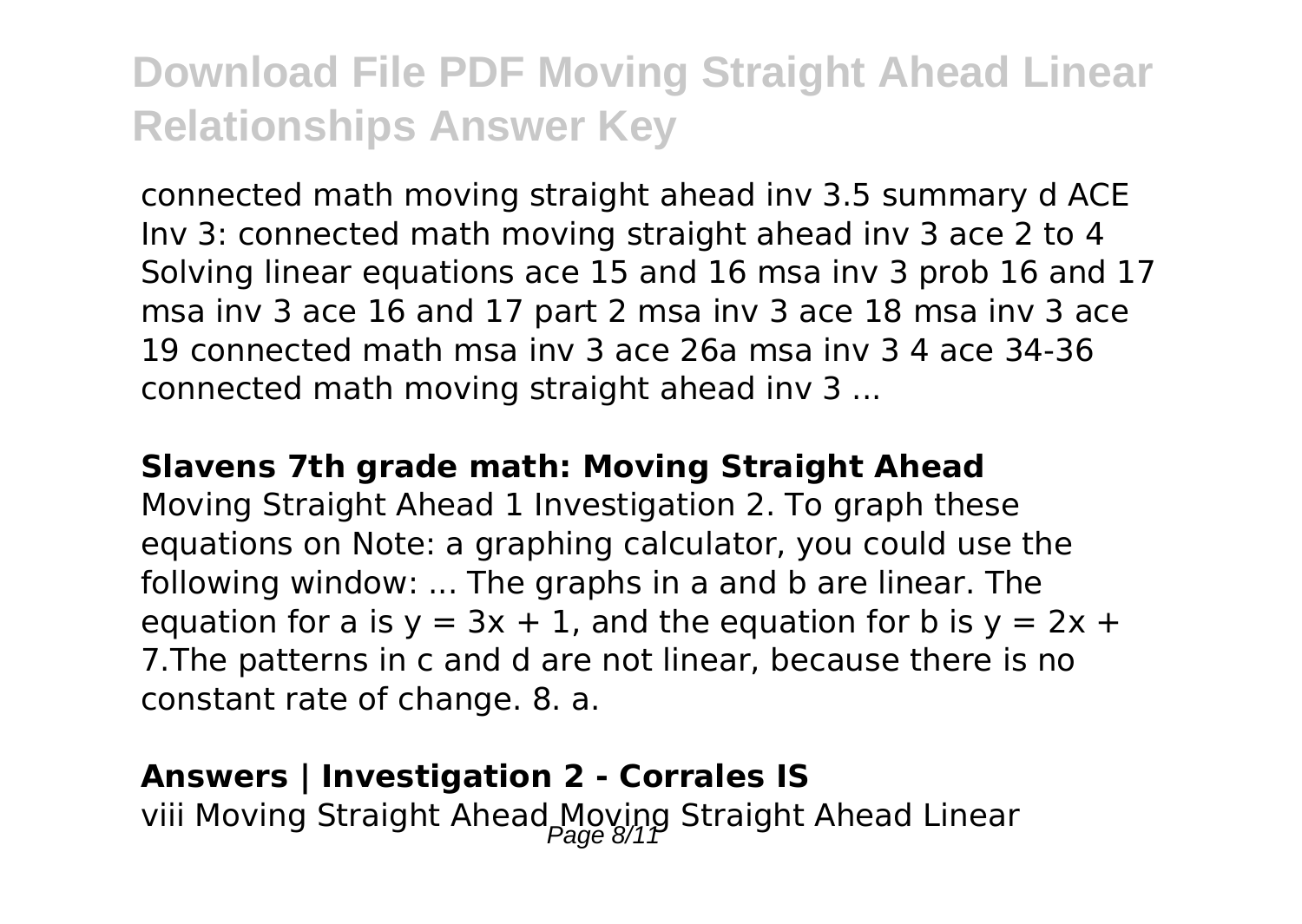Relationships Unit Opener

#### **Justice Page School**

chosen from the Connected Mathematics series, Moving Straight Ahead Linear Relationships, follows the NCTM and ISBE standards for Algebra and problem solving very closely. This particular textbook covers only linear algebraic relationships and functions, so most of the standards that center aroundnumeric relationships do not apply.

### **Our textbook, Moving Straight Ahead, is part of a series**

**...**

Moving Straight Ahead Linear Relationships Name \_\_\_\_\_ Hour Assessment Goals: I can construct table, graphs and equations that model linear relationships. I can use variables to represent quantities in a real-world problem. I can construct equations and inequalities to solve problems. Investigation 1: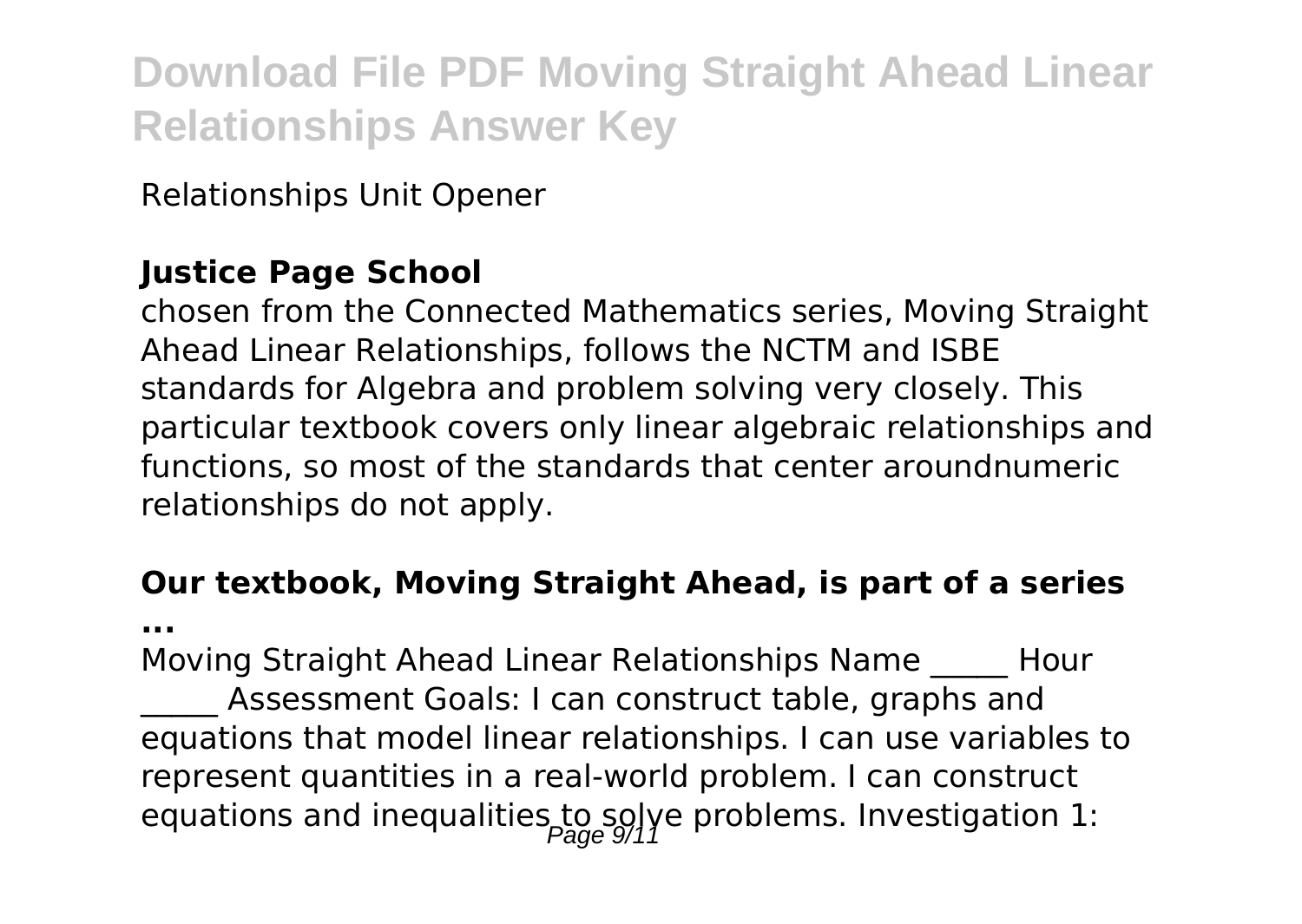Walking Rates

### **Moving Straight Ahead Linear Relationships**

These two worksheets can be used to instruct students about decreasing linear relationships. If you are teaching CMP3, this lesson supplements Moving Straight Ahead 1.4 very nicely. The first worksheet gives students a table of data, and asks them to continue the relationship, and investigate it. T

#### **Moving Straight Ahead Worksheets & Teaching Resources | TpT**

The unit Moving Straight Ahead has the majority of its work on linear relationships that is Grade 8 CCSSM. The unit What Do You Expect is work on the additional cluster of 7.SP.C and this unit is more than twice as long as the unit Comparing and Scaling which is a unit on the major work of 7.RP.A.